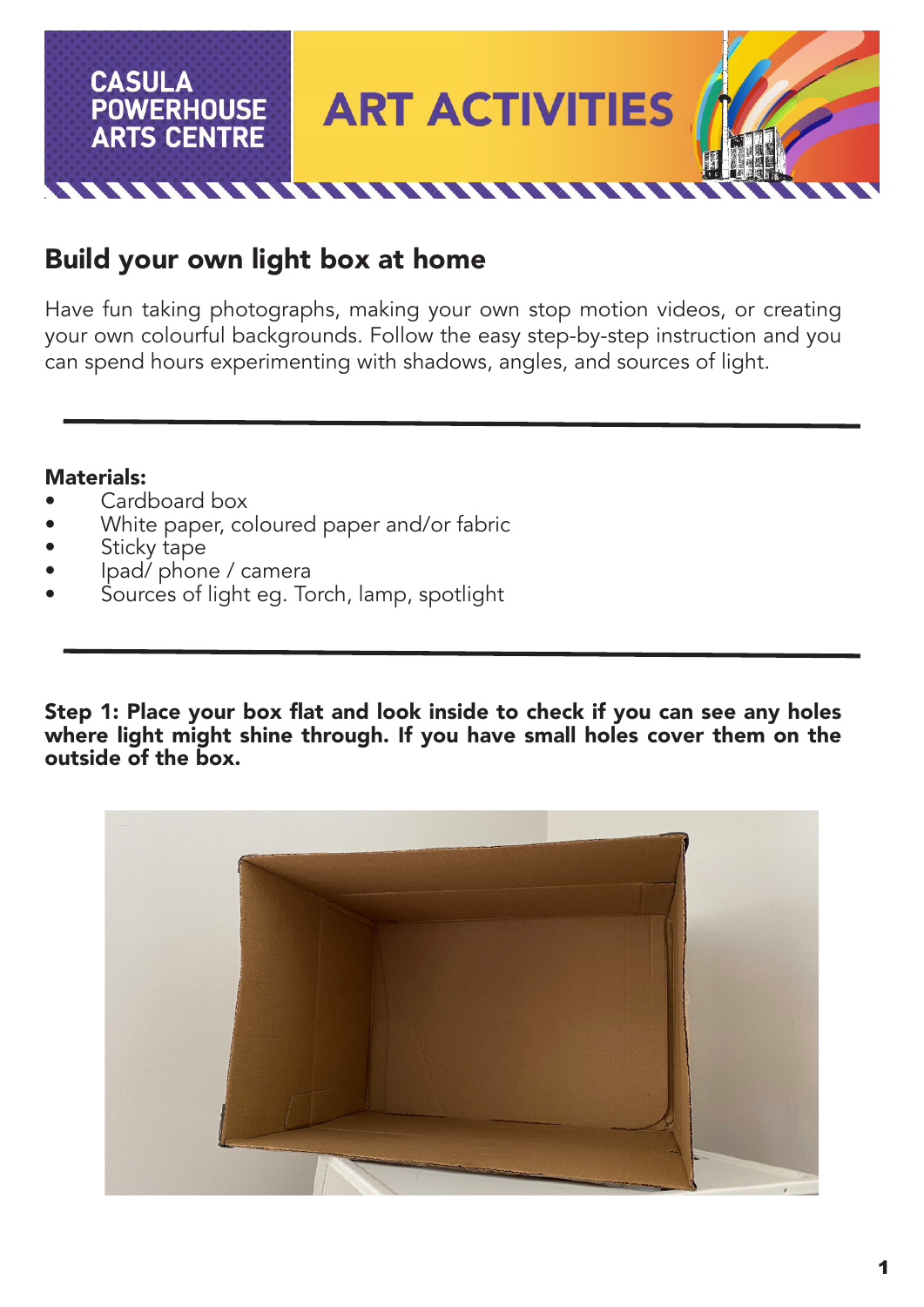Step 2: Cut a large rectangle hole on the side of the box.



Step 3: Cover the side with white paper and use your sticky tape to hold it in place. The paper should be big enough to cover the hole that you cut out.

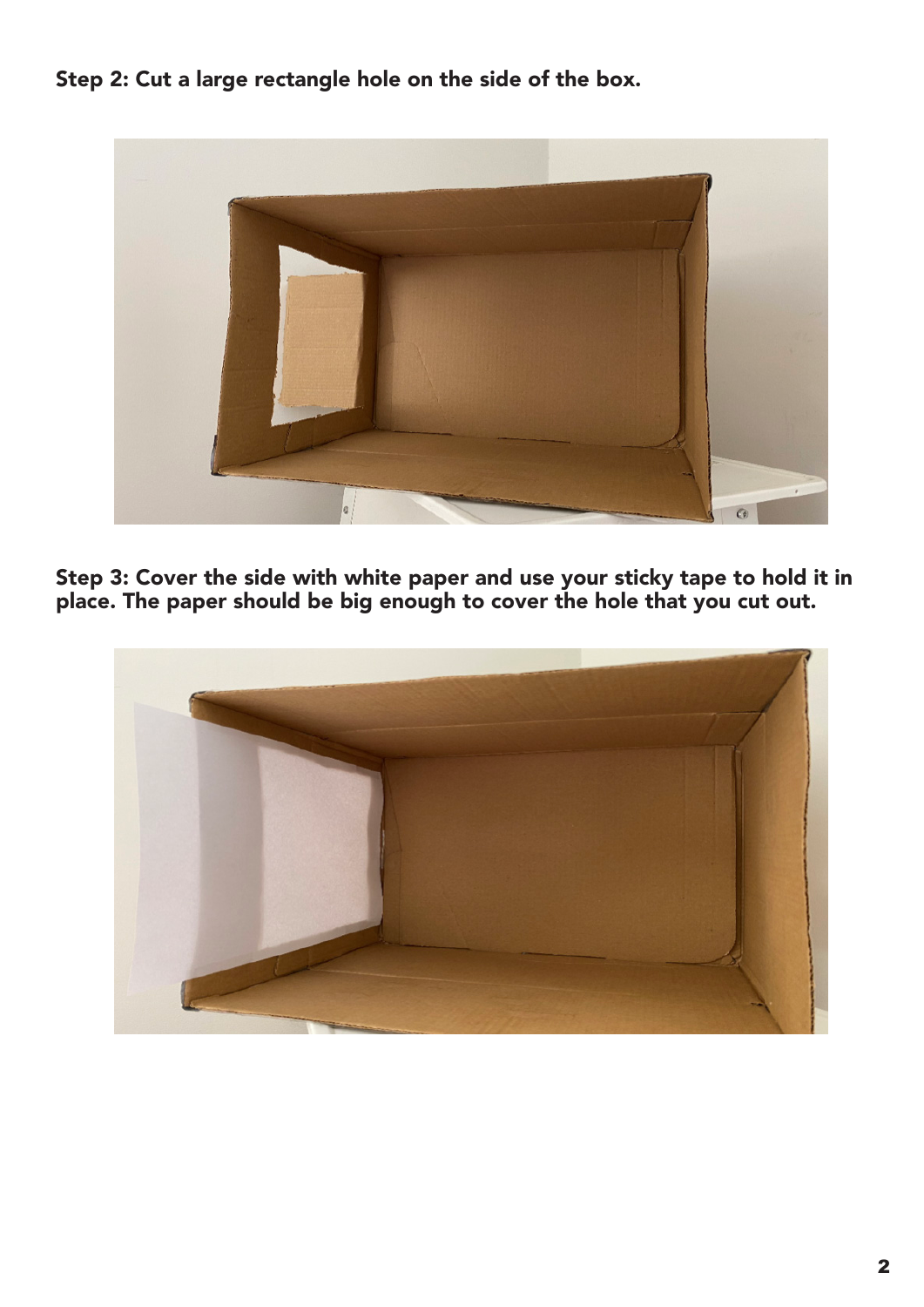Step 4: Repeat step 2 and 3 on the other side of your box. This will allow you to use light sources from both sides.

Get a large piece of paper or some white fabric that will fit the width of your box and gently secure it to the inside top of your box with your sticky tape. Make sure you do not fold it and let it hang like a curtain that drapes outwards on the bottom of your box.



Step 5: Place your light sources on either side of your light box. The lightbox will work best in a dark room so close your curtains or use it in the evening.